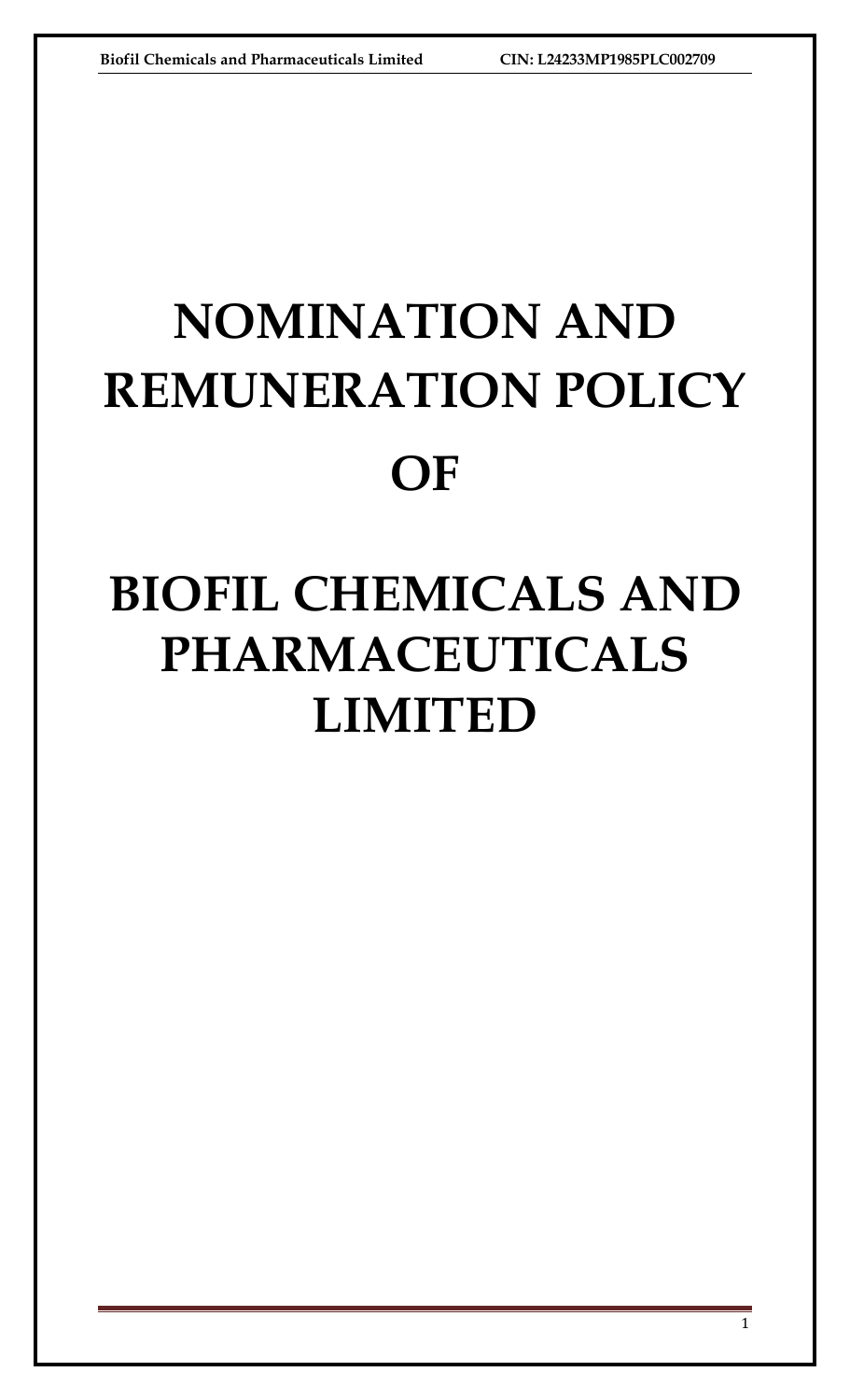# **NOMINATION AND REMUNERATION POLICY**

# **PREAMBLE**

This Nomination and Remuneration Policy is being formulated in compliance with Section 178 of the Companies Act, 2013 read along with the regulation 19 of SEBI (Listing obligations and Disclosure Requirements) Regulations , 2015, as amended from time to time. This policy on nomination and remuneration of Directors, Key Managerial Personnel and Senior Management has been formulated by the Nomination and Remuneration Committee (NRC or the Committee) and has been approved by the Board of Directors.

# **CONSTITUTION OF COMMITTEE**

The board has constituted the Nomination and Remuneration Committee of the Board. This is in line with the requirement under Companies Act, 2013 (ACT)

The Board has authority to reconstitute this committee from time to time.

# **OBJECTIVE**

The objective of the policy is to:-

- 1. To guide the Board in relation to appointment and removal of Directors, Key Managerial Personnel and Senior Management.
- 2. Formulate the criteria for determining qualifications, positive attributes and independence of a director and recommend to the Board a policy relating to the remuneration of Directors, key managerial personnel and other employees.
- 3. Formulation of criteria for evaluation of Independent Director and the Board.
- 4. To evaluate the performance of the members of the Board and provide necessary report to the Board for further evaluation of the Board.
- 5. To recommend to the Board on Remuneration payable to the Directors, Key Managerial Personnel and Senior Management.
- 6. To retain, motivate and promote talent and to ensure long term sustainability of talented managerial persons and create competitive advantage.
- 7. To Implement and monitor policies and processes regarding principles of corporate governance.

# **DEFINITIONS**

**"Act"** means the Companies Act, 2013 and Rules framed there under, as amended from time to time.

**"Board"** means Board of Directors of Biofil Chemicals and Pharmaceuticals Limited.

**"Directors"** mean both Executive and Non Executive Director of the Biofil Chemicals and Pharmaceuticals Limited.

#### **"Key Managerial Personnel"** means

- I. Managing Director, or Chief Executive Officer or Manager and in their absence, a Whole-time Director;
- II. Chief Financial Officer;
- III. Company Secretary; and
- IV. Such other officer as may be prescribed.

**"Senior Management"** means the personnel of the company who are members of its core management team excluding Board of Directors comprising all members of management one level below the executive directors, including the functional heads.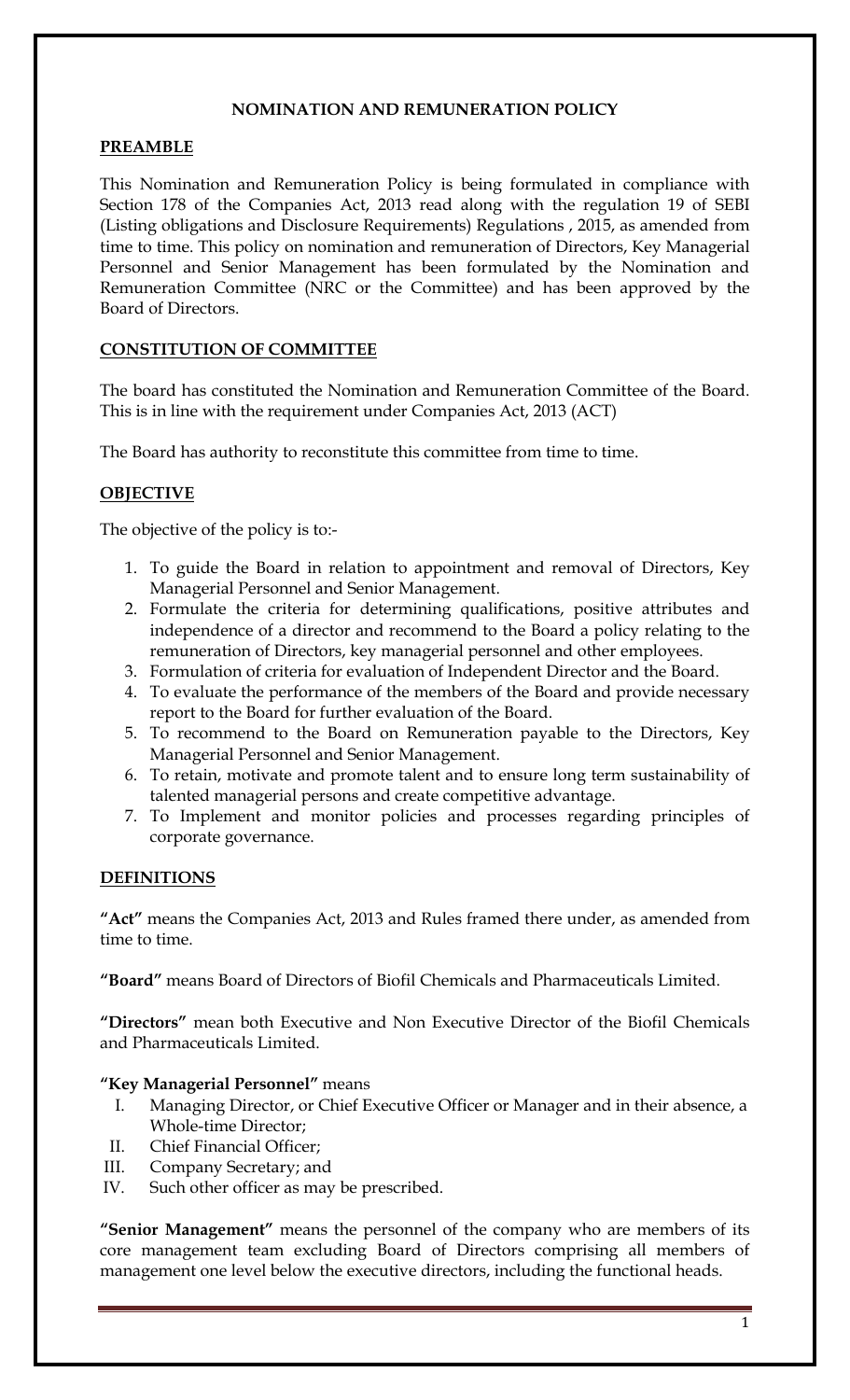Unless the context otherwise requires, words and expressions used in this policy and not defined herein but defined in the Companies Act, 2013 as may be amended from time to time shall have the meaning respectively assigned to them therein.

# **APPOINTMENT AND REMOVAL OF DIRECTOR, KEY MANAGERIAL PERSONNEL AND SENIOR MANAGEMENT**

- 1. The Committee shall identify and ascertain the integrity, qualification, expertise and experience of the person for appointment as Director, KMP or at Senior Management level and recommend his / her appointment, as per Company's Policy.
- 2. A person should possess adequate qualification, expertise and experience for the position he /she is considered for appointment. The Committee has authority to decide whether qualification, expertise and experience possessed by a person is sufficient / satisfactory for the position.
- 3. The Company shall not appoint or continue the employment of any person as Managing/ Whole-time Director who has attained the age of seventy years. Provided that the term of the person holding this position may be extended beyond the age of seventy years with the approval of shareholders by passing a special resolution.

# **TERM / TENURE**

# **Managing Director/Whole-time Director:**

The Company shall appoint or re-appoint any person as its Executive Chairman, Managing Director or Executive Director for a term not exceeding five years at a time. No re-appointment shall be made earlier than one year before the expiry of term.

# **Independent Director**

An Independent Director shall hold office for a term up to five consecutive years on the Board of the Company and will be eligible for re-appointment on passing of a special resolution by the Company and disclosure of such appointment in the Board's report.

No Independent Director shall hold office for more than two consecutive terms of upto maximum of 5 years each, but such Independent Director shall be eligible for appointment after expiry of three years of ceasing to become an Independent Director.

Provided that an Independent Director shall not, during the said period of three years, be appointed in or be associated with the Company in any other capacity, either directly or indirectly.

At the time of appointment of Independent Director it should be ensured that number of Boards on which such Independent Director serves is restricted to seven listed companies as an Independent Director and three listed companies as an Independent Director in case such person is serving as a Whole-time Director of a listed company or such other number as may be prescribed under the Act.

# **EVALUATION**

The Committee shall carry out evaluation of performance of Director's , KMP and Senior Management Personnel yearly or at such intervals as may be considered necessary.

# **REMOVAL**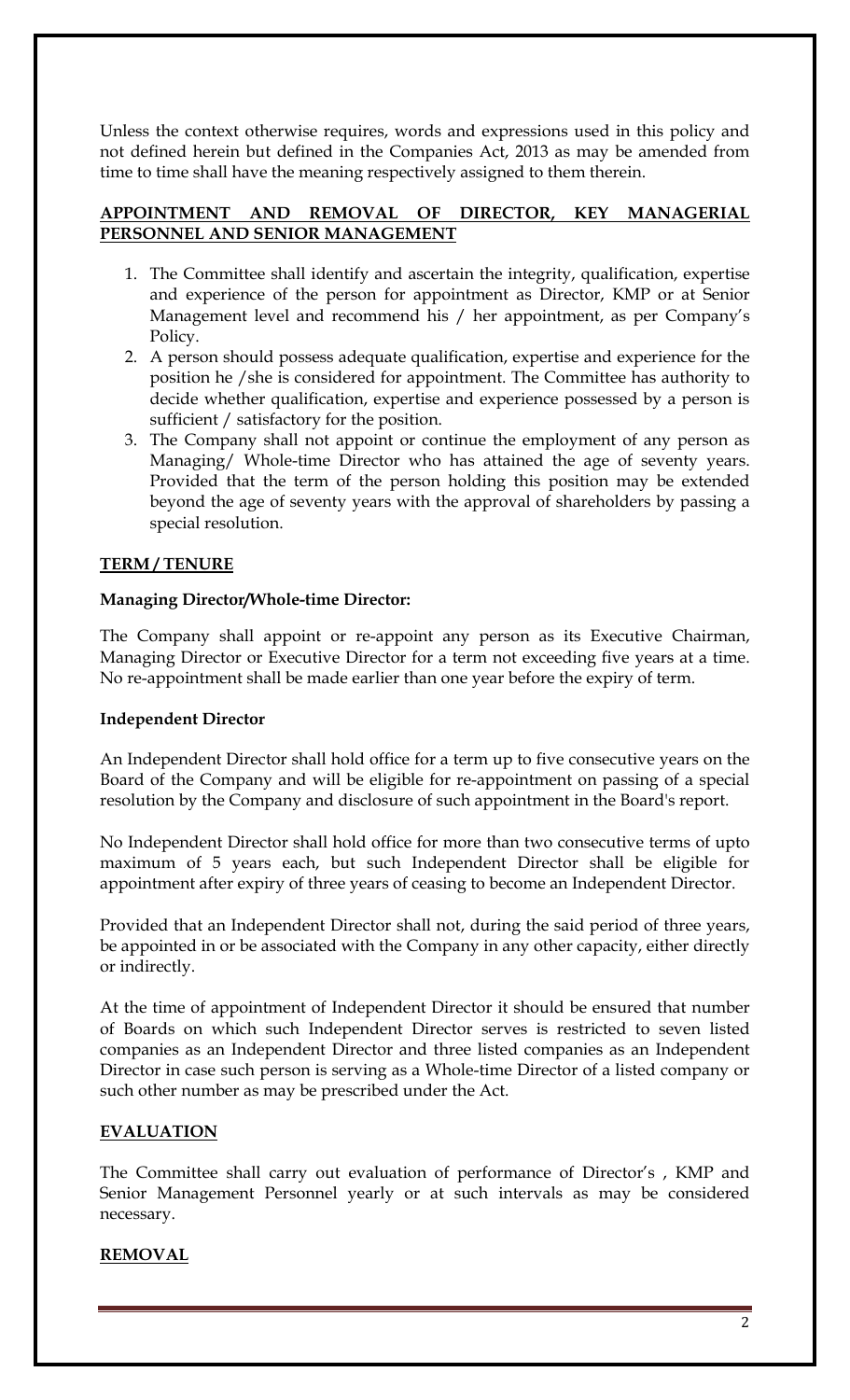The Committee may recommend with reasons recorded in writing, removal of a Director, KMP or Senior Management Personnel subject to the provisions and compliance of the Companies Act, 2013, rules and regulations and the policy of the Company.

#### **RETIREMENT**

The Director, KMP and Senior Management Personnel shall retire as per the applicable provisions of the Act and the prevailing policy of the Company. The Board will have the discretion to retain the Director, KMP, Senior Management Personnel in the same position/ remuneration or otherwise even after attaining the retirement age, for the benefit of the Company.

# **POLICY FOR REMUNERATION TO DIRECTORS/KMP/SENIOR MANAGEMENT PERSONNEL:**

- 1. Remuneration to Managing Director / Whole-time Directors:
	- a) The Remuneration/ Commission etc. to be paid to Managing Director / Wholetime Directors, etc. shall be governed as per provisions of the Companies Act, 2013 and rules made there under or any other enactment for the time being in force and the approvals obtained from the Members of the Company.
	- b) The Nomination and Remuneration Committee shall make such recommendations to the Board of Directors, as it may consider appropriate with regard to remuneration to Managing Director/ Whole-time Directors.
- 2. Remuneration to Non- Executive / Independent Directors:
	- a) The Non-Executive / Independent Directors may receive sitting fees and such other remuneration as permissible under the provisions of Companies Act, 2013. The amount of sitting fees shall be such as may be recommended by the Nomination and Remuneration Committee and approved by the Board of Directors.
	- b) All the remuneration of the Non- Executive / Independent Directors (excluding remuneration for attending meetings as prescribed under Section 197 (5) of the Companies Act, 2013) shall be subject to ceiling/ limits as provided under Companies Act, 2013 and rules made there under or any other enactment for the time being in force. The amount of such remuneration shall be such as may be recommended by the Nomination and Remuneration Committee and approved by the Board of Directors or shareholders, as the case may be.
	- c) An Independent Director shall not be eligible to get Stock Options and also shall not be eligible to participate in any share based payment schemes of the Company.
	- d) Any remuneration paid to Non- Executive / Independent Directors for services rendered which are of professional in nature shall not be considered as part of the remuneration for the purposes of clause (b) above if the following conditions are satisfied:
		- i. The Services are rendered by such Director in his capacity as the professional; and
		- ii. In the opinion of the Committee, the director possesses the requisite qualification for the practice of that profession.
- 3. Remuneration to Key Managerial Personnel and Senior Management:
	- A. The remuneration to Key Managerial Personnel and Senior Management shall consist of fixed pay and incentive pay, in compliance with the provisions of the Companies Act, 2013 and in accordance with the Company's Policy.